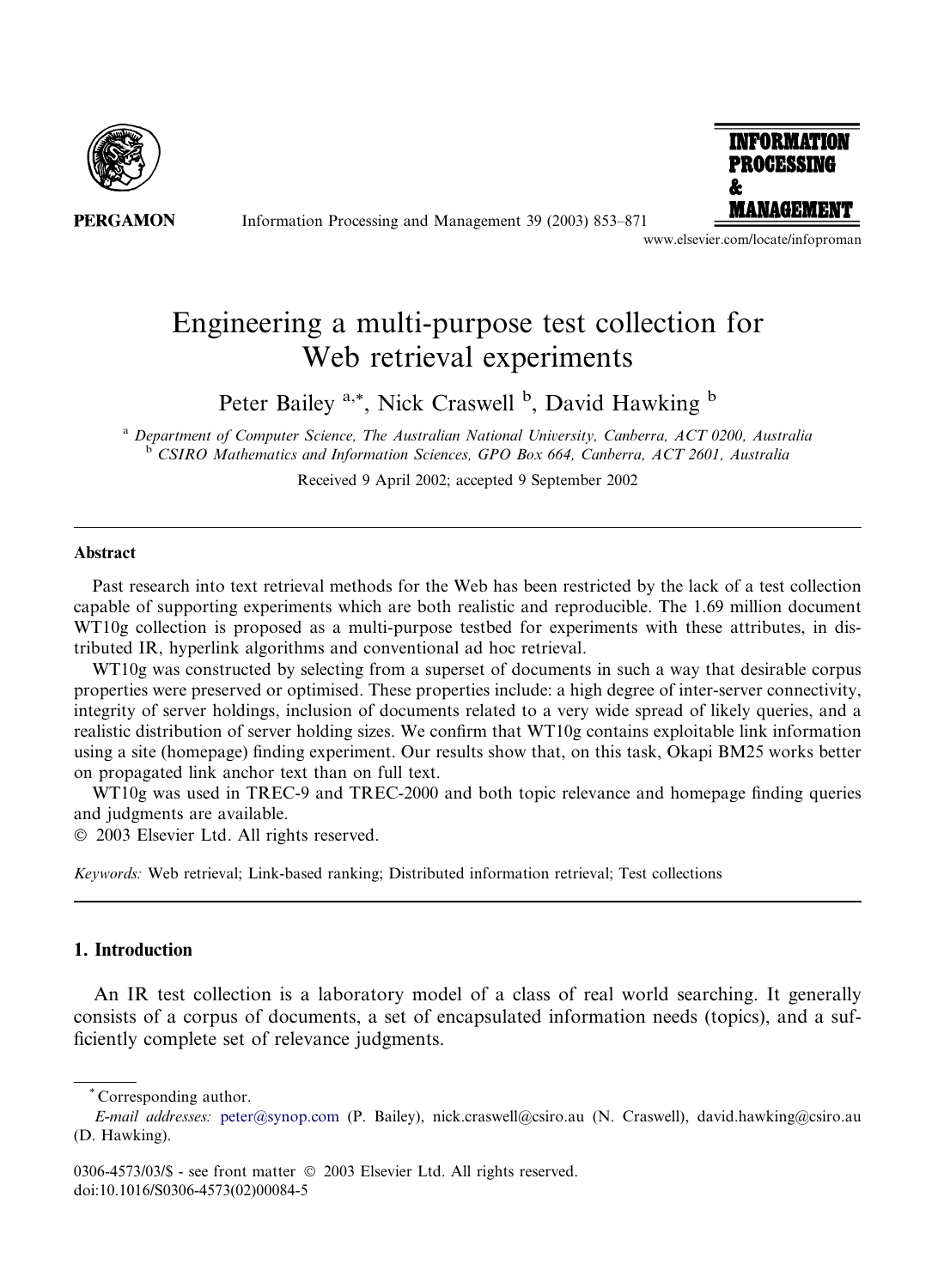A test collection for Web retrieval research must simulate the salient properties of real Web search. Experimental work with past Web datasets in TRECs 7 and 8 (Hawking, Craswell, & Thistlewaite, 1998; Hawking, Voorhees, Craswell, & Bailey, 1999) has highlighted the need for a new Web test collection which:

- models real Web search, by means of:
	- a sufficiently large and representative document set,
	- a large set of representative Web queries, and
	- a corresponding set of ''sufficiently complete'' relevance judgments.
- enables meaningful evaluation of hyperlink-based retrieval methods.
- supports experimentation with server selection and result merging algorithms for distributed information retrieval.
- is neither too large nor too "messy" to discourage its use. Large scale use of the corpus is necessary for success of the pooling method (NIST, 2001) in building up reusable relevance judgments.

Here we concentrate on the engineering of a new corpus, to be known as WT10g, which supports as many as possible of the above properties. This task required both characterising the Web and reflecting its properties in a sample collection.

Accurately characterising the whole Web poses a formidable challenge, because the Web is huge, complex, highly dynamic and systematically repetitious due to aliasing and mirroring. Even worse, the Web contains vast and unknowable quantities of *dark matter* (Bailey, Craswell, & Hawking, 2000) due to Web page access restrictions, to lack of connectivity in the link graph and to the existence of automatic Web page generators.

Properties of the whole Web such as size and dynamism obviously cannot be reflected in a small fixed corpus. Deciding which properties to preserve or optimise is crucial to creating a successful collection.

Here we present a new methodology for the engineering of test collections to exhibit multiple desired properties and describe its application to the construction of WT10g. We envisage that the same methodology may be applied again in the future.

Here we also document for the benefit of the many researchers working with  $WT10g$ ,  $^1$  the properties of the collection and the strategy by which it was selected. Finally, we present results of an initial experiment which suggests that the corpus is sufficiently extensive to demonstrate the utility of link based methods, given an appropriate task.

## 2. Related work

The present work is related to past research in the areas of Web structure and sampling, evaluation of Web search engines ''in the wild'', and test collection construction.

 $<sup>1</sup>$  At the time of writing, more than 40 copies of WT10g have been distributed to research groups around the world</sup> and more requests are in the pipeline.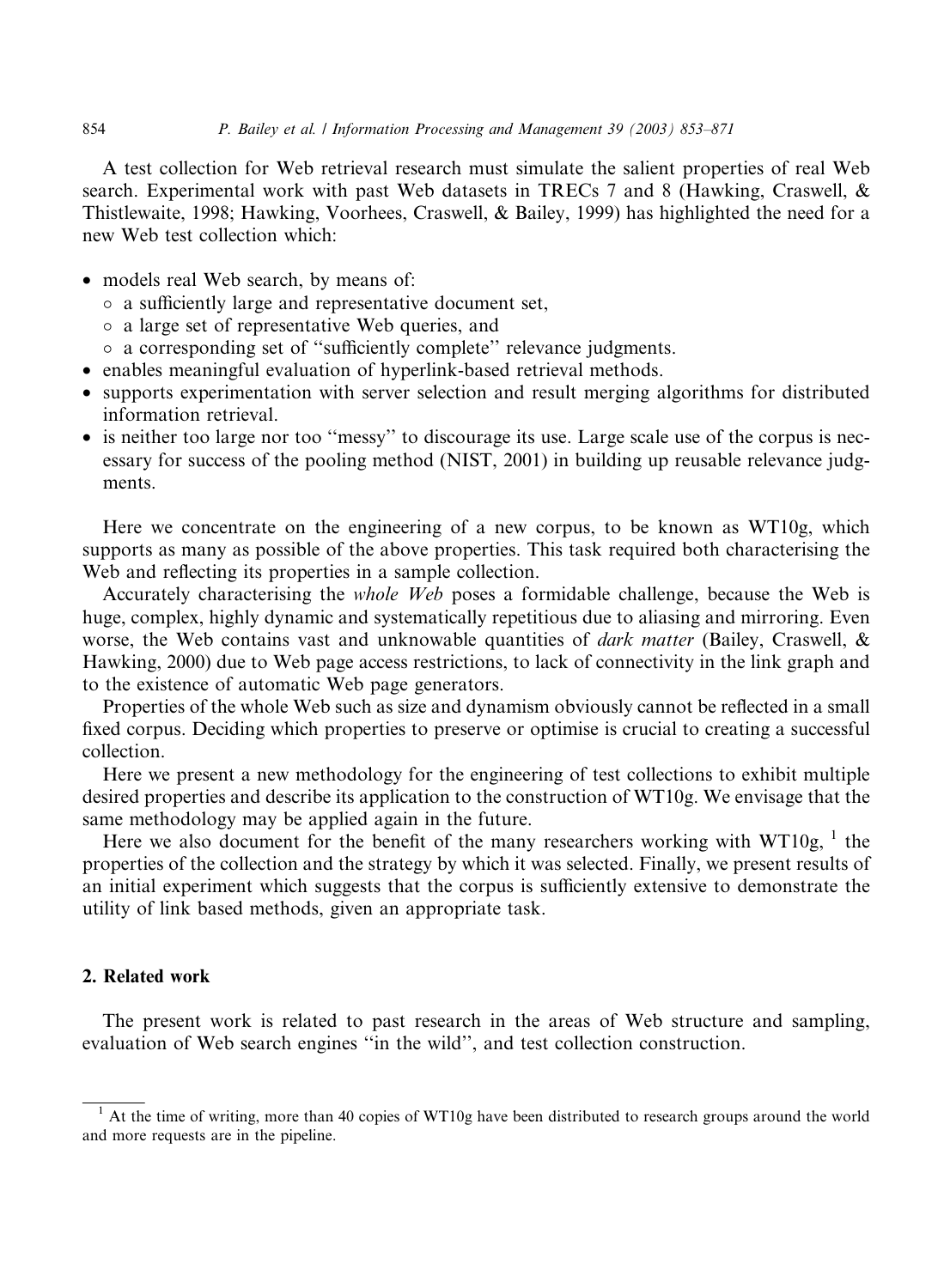Several authors, e.g. (Lawrence & Giles, 1999; O'Neill, Lavoie, & McClain, 1998), have sampled the Web by probing port 80 (normally the Web server port) of IP (Internet Protocol) addresses chosen at random from among the  $2^{32}$  possible values. Others, e.g. (Henzinger, Heydon, Mitzenmacher, & Najork, 1999; Henzinger, Heydon, Mitzenmacher, & Najork, 2000) have attempted to achieve uniform Web page sampling using random walks on the Web link graph. Characteristics of the Web graph structure, growth rate and server/page size distribution have been investigated by many authors, including (Broder et al., 2000; Faloutsos, Faloutsos, & Faloutsos, 1999; Huberman & Adamic, 1999; Lawrence & Giles, 1999).

Various attempts have been made to measure the retrieval performance of commercial search engines, e.g. (Gordon & Pathak, 1999; Hawking, Craswell, Bailey, & Griffiths, 2001). These studies treat the whole of the Web as a document collection and necessarily evaluate the combination of crawling <sup>2</sup> and document ranking. These studies are unfortunately not repeatable due to changes in the Web and to the inability to obtain complete relevance judgments.

A number of standard test collections for information retrieval have been developed to support repeatable experiments, of which the most widely used are those of TREC (Harman, 1997; NIST, 2001). The TREC ad hoc collections contain more than half a million documents each and represent an increase in data size by three orders of magnitude over earlier collections such as Cranfield (Cleverdon, 1997), CACM and NPL.

Three generally accessible Web test collections are now available (CSIRO, 2001; Hawking et al., 1998; Hawking & Thistlewaite, 1997; Hawking et al., 1999). They are summarised in Table 1. As noted, the source data for VLC2, WT2g and WT10g was the same 1997 crawl (Internet Archive, 1997). Unfortunately, too few relevance judgments are available for VLC2 to support the pooling assumption that unjudged documents can be safely considered to be irrelevant. WT2g addressed this limitation but is very small, and contains very few inter-server links. Possibly as a result of this, TREC-8 participants investigating link-based algorithms such as Kleinberg's HITS (Kleinberg, 1997) and PageRank (Brin & Page, 1998) were unable to demonstrate benefits from using these algorithms in TREC-style ad hoc retrieval tasks.

## 3. Motivations

The small size of WT2g and its lack of inter-server links were the key motivating factors for creating a new collection but a number of other perceived deficiencies also played a part:

Binary ''documents''. WT2g includes binary documents incorrectly reported by their Web server as being of type text/html. These documents add to the data size, but contribute nothing to the collection.

Duplicate documents. Many server holdings included in WT2g contain duplicate documents (due to name aliasing and/or broken links leading to error pages), and repeated documents at the same URL.

Non-English documents. A number of non-English language documents were included in VLC2 and WT2g. While such documents are interesting and contribute to a realistic representation of

<sup>&</sup>lt;sup>2</sup> Crawling is the process of identifying and fetching Web pages, usually for indexing, by traversing the Web link graph from a set of starting points.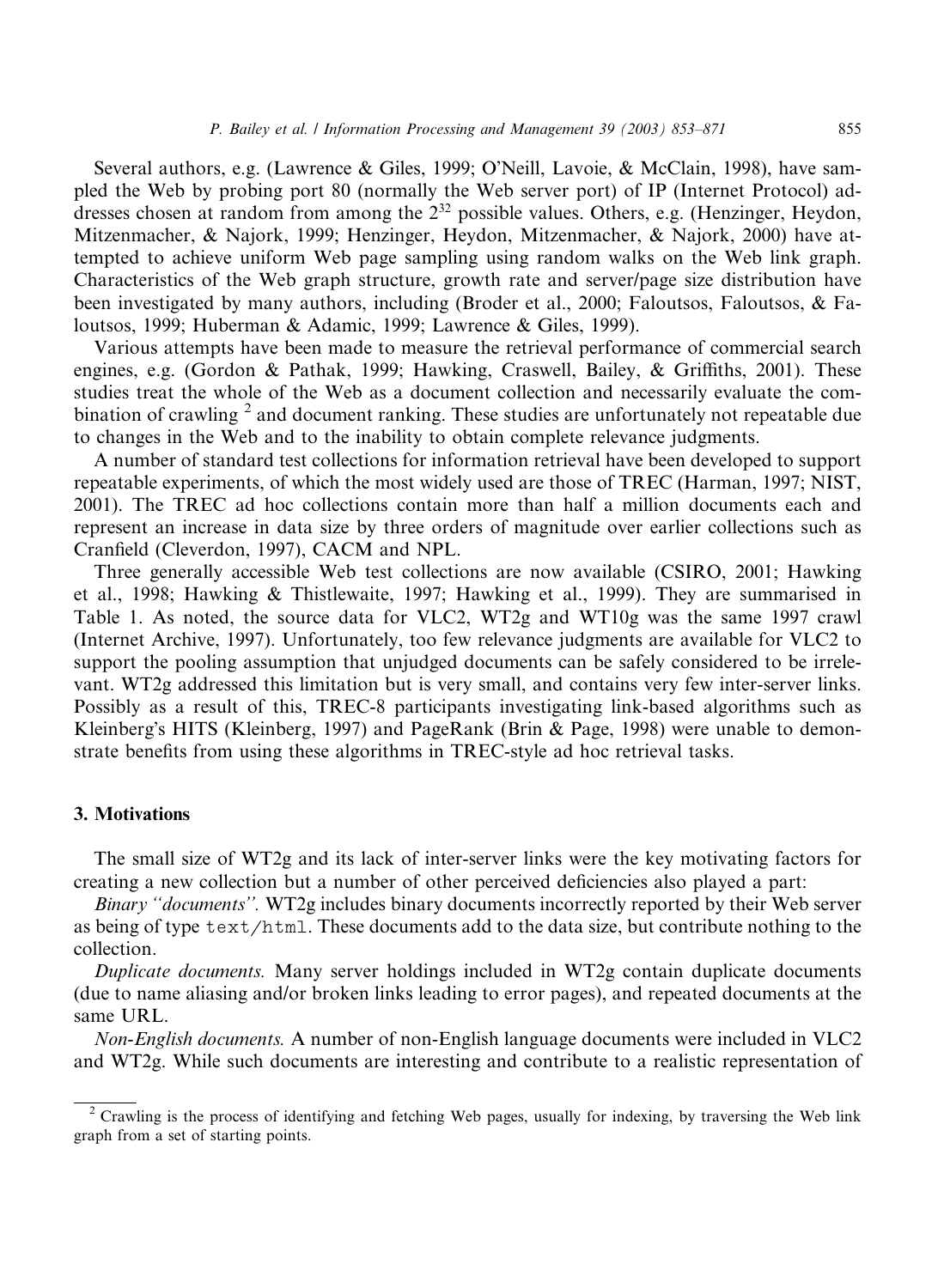| Collection       | Docu-<br>ments | <b>Size</b><br>(GB) | Year<br>distribution | Composition                                                 | Queries with judgments                                                                                                                                                                 |
|------------------|----------------|---------------------|----------------------|-------------------------------------------------------------|----------------------------------------------------------------------------------------------------------------------------------------------------------------------------------------|
| <b>VLC</b>       | 7.5M           | 20                  | 1997                 | For scalability experiments<br>(only $4.5\%$ Web documents) | TREC-6<br>- Not reusable                                                                                                                                                               |
| VLC <sub>2</sub> | 18.5M          | 100                 | 1998                 | From 1997 crawl<br>by Internet Archive                      | TREC-7,8,9<br>- Not reusable                                                                                                                                                           |
| WT2g             | 0.25M          | $\overline{c}$      | 1999                 | Subset of VLC <sub>2</sub>                                  | TREC-8 topics $401-450$<br>- NIST generated                                                                                                                                            |
| WT10g            | 1.7M           | 10                  | 2000                 | Subset of VLC <sub>2</sub>                                  | TREC-9 topics $451-500$<br>- From search logs, word<br>misspellings<br>TREC-2001 topics 501–550<br>- From search logs<br>TREC-2001 EP1-EP145<br>- Homepage finding<br>- NIST generated |

Table 1 Web test collections

Relevance judments have been made for many topics with respect to VLC and VLC2, but they are incomplete and therefore difficult to reuse.

the Web, their presence increases the difficulty of indexing without bringing any benefit to the performance of an English-language task. Furthermore, small numbers of documents representing an uncontrolled spread of non-English languages would not support useful cross-language experiments.

Missing homepages. Several servers represented within WT2g are missing their homepage. This is a potentially serious shortcoming as far as link based methods are concerned.

Absence of metadata. WT2g pages include very little useful metadata.

We set out to create a corpus which would remedy as many as possible of the identified shortcomings of WT2g. There were however, other, conflicting requirements. The desire for representativeness of the general Web argues for a large collection but the requirement for ''sufficiently complete'' relevance judgments argues against it.

We compromised by targetting a corpus size of 10 GB, representing about 1.5 million Web documents. Although the raw data size is five times that of earlier TREC ad hoc and WT2g corpora, the number of documents is only a little more than double that of some of the ad hoc collections. By eliminating most of the documents which would cause unnecessary indexing difficulty, we hoped to facilitate high levels of participation in the TREC tasks using the new collection, which in turn would contribute to more complete judgments.

In summary, we wished to construct a 10 GB corpus which:

- was broadly representative of Web data in general (to improve the chance that conclusions drawn from WT10g experiments will be applicable on the real Web),
- contained many inter-server links (to permit meaningful experimentation with hyperlinks),
- contained all available pages (always including homepages) from a set of servers (to permit meaningful distributed IR and hyperlink experiments),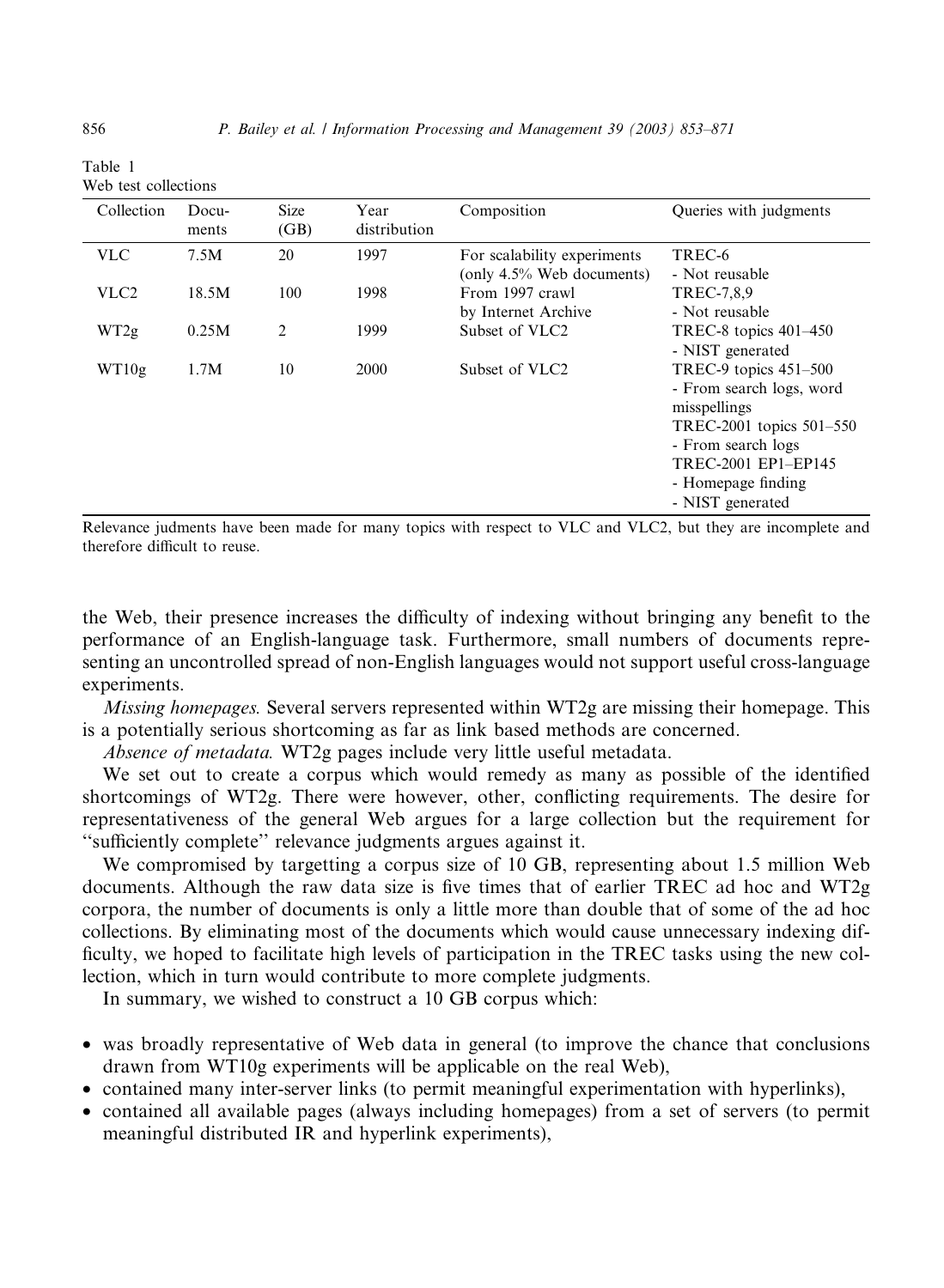- contained an interesting set of metadata (to permit experimentation on retrieval methods based on content and metadata), and
- contained few binary, duplicate or non-English documents (to minimise difficulty of use).

## 4. Corpus construction methodology

We selected a superset of documents which we hoped would be large enough to represent the whole Web, and measured its properties. We then chose a subset of the desired size using a heuristic algorithm designed to preserve or optimise those properties. Finally, we compared this subset (WT10g) with hypothetical subsets resulting from competing selection strategies to confirm that WT10g best suited the purposes for which the collection was intended.

We rejected the approach of crawling the target quantity of data directly from the Web, even though this would have provided more recent documents and a large degree of control over what was included. Without a process of large scale measurement and careful selection, there could be no guarantee that such a corpus would have satisfied the requirements outlined above.

#### 5. Constucting the WT10g corpus

Construction of WT10g proceeded in four phases.

## 5.1. Phase 1: choice of superset

Having chosen to use a large archive of Web data as a starting point, we considered using the full 320 GB of the 1997 Internet Archive data, or alternatively obtaining a more recent large crawl from the Internet Archive or from another source. Proximity to the deadline for distribution of WT10g, coupled with the time consuming nature of certain phases of the analysis (such as link connectivity) compelled us to work with the 100 GB VLC2 as our superset.

## 5.2. Phase 2: rejection of unwanted data

## 5.2.1. Binary and non-English language data

Although there are standard HTTP/HTML  $<sup>3</sup>$  mechanisms for indicating the character set used</sup> within a document (and hence which documents are likely not to be English language), these mechanisms are not uniformly or reliably used, particularly with data from 1997.

Accordingly, we developed a heuristic tool based on the PADRE retrieval system (Hawking, Thistlewaite, & Craswell, 1997) to analyse VLC2 documents and accept only those:

- shorter than 75 indexed words, or
- which included a common English word ("and", "the", "for", "you", "not", "this") occurring at least twice, or

<sup>&</sup>lt;sup>3</sup> HTTP (HyperText Transmission Protocol) and HTML (HyperText Markup Language) are the two standards on which the current Web is based.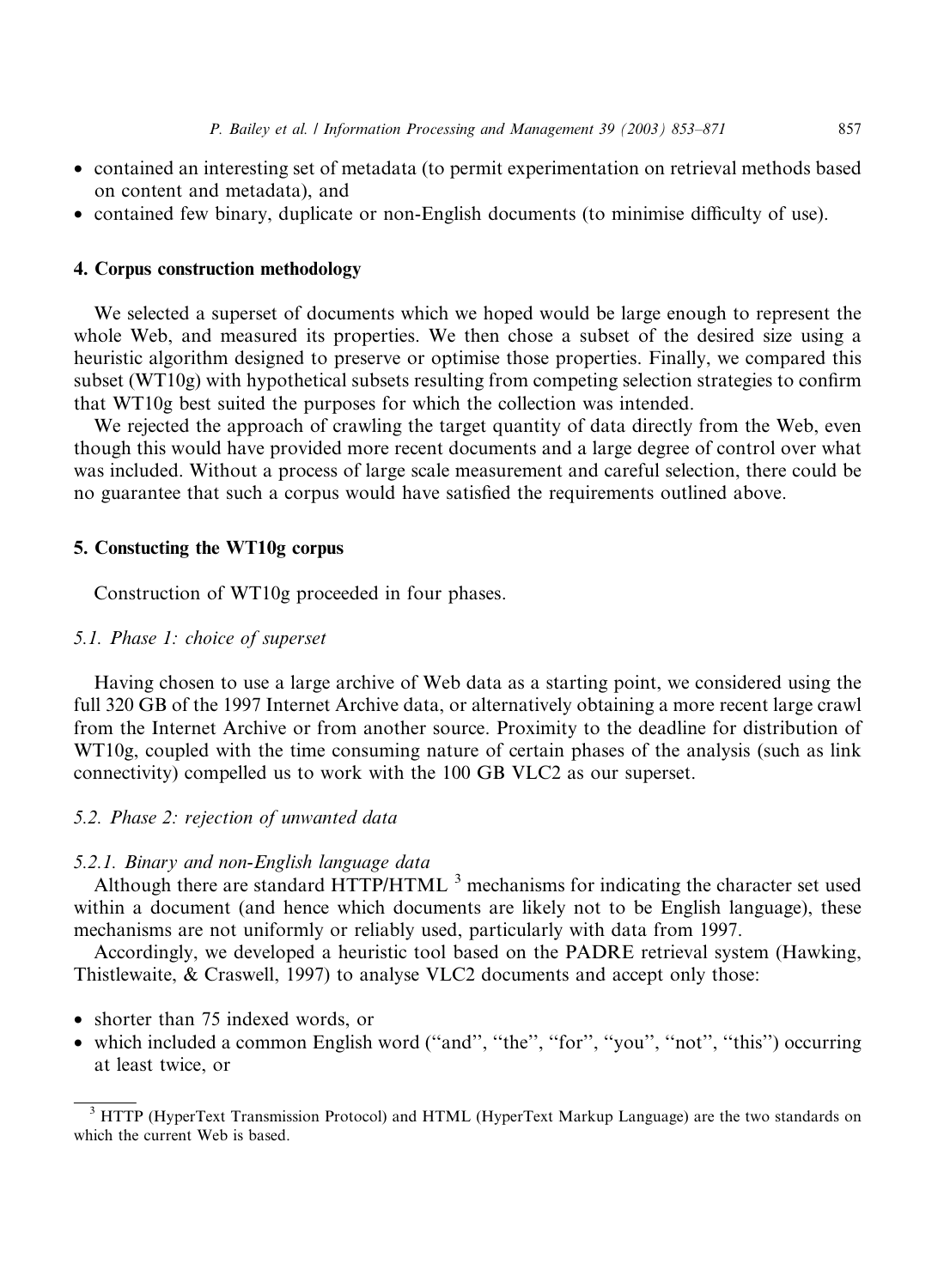- which contained at least 30 words (from /usr/dict/words), or
- which contained at least one word more than three times.

More sophisticated systems for language detection, such as those of (Alis Technology Inc., 2001) are available commercially. Unfortunately, we lacked the time necessary to obtain one or to develop an equivalent.

We hypothesised that the removal of non-English documents would lead to a greater decrease in vocabulary size than would the removal of an equivalent number of randomly chosen documents. We expected that non-English documents would contain large numbers of unusual letter sequences which would add to the vocabulary.

We tested this using the WT2g collection and the PADRE retrieval system. The initial vocabulary size was 1 047 075. Removing a few thousand documents identified as non-English from the 247 491 in WT2g caused the vocabulary size to drop by 6.7%, while removing the same number of documents chosen at random resulted in a 4.2% drop. This suggests that while our hypothesis may be correct, its effect is small.

We also tested how accurately our heuristic identified non-English documents. We did this by randomly selecting 100 of the rejected documents from the VLC2 collection and manually classifying their contents. (We also used this technique during tuning of the heuristic.) While the sample is small, the resulting categories are instructive. The results are reported in Table 2. The absence of any binary documents in this sample might be because there are relatively few binary documents or because our heuristic is failing to identify them correctly. The majority of the remaining documents, while English language, would be unlikely to be retrieved for the majority of topic relevance queries as they contain few English language words. The removal of these documents, though unintended, is therefore considered to be of little consequence.

#### 5.2.2. Avoiding other undesirable corpus properties

An initial draft selection of WT10g was analysed by the present authors and by Allison Powell and Jim French at the University of Virginia. Some additional problems were identified.

| Č<br>Quantity | Description            |  |
|---------------|------------------------|--|
| 81            | Non-English            |  |
| 0             | Binary                 |  |
|               | Lists of URL           |  |
|               | Directory indexes      |  |
|               | Sports scores          |  |
|               | Email archives         |  |
|               | Homepages              |  |
|               | Advertisements         |  |
|               | HTTP server statistics |  |
|               | Table of statistics    |  |

Table 2

Document categories for 100 documents rejected by binary and non-English heuristic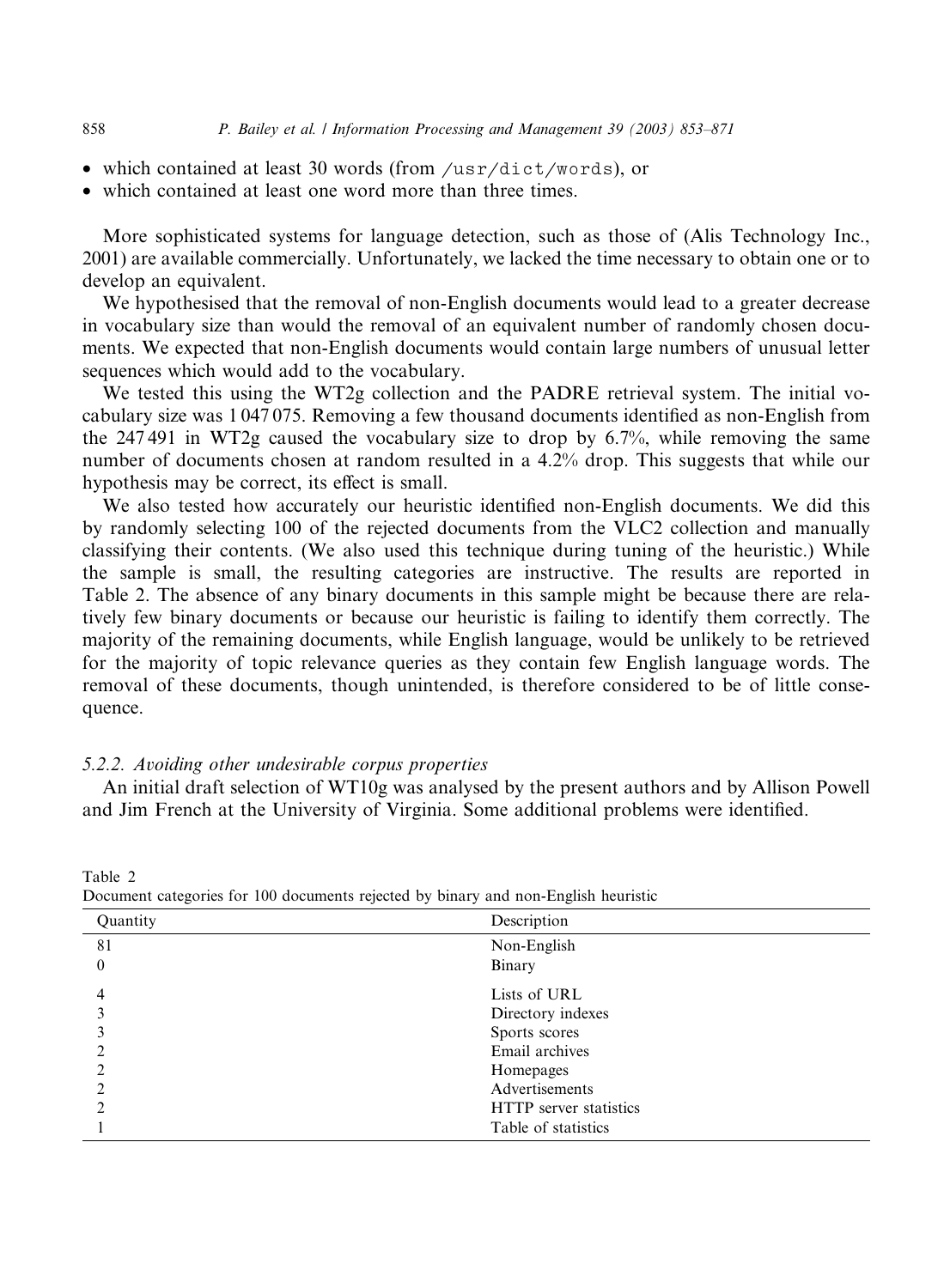The VLC2 contains a number of sets of documents whose members share the same URL.<sup>4</sup> Regardless of whether the content was identical or not, only the first document instance for any given URL from the VLC2 was considered acceptable.

Name aliasing can lead to HTTP servers returning the same document for different URLs. Also, servers may contain broken links which lead to apparently unique and valid pages returning the same error page, instead of an HTTP 404 error code. Although not a completely reliable heuristic (see (Bharat, Broder, Dean, & Henzinger, 1999) for a more thorough treatment of the identification of duplicate documents in Web data), a 64-bit CRC64 checksum provides a reasonable signature of identity. The probability that CRC64 will falsely signal a duplicate in this size collection is estimated to be of the order of  $10^{-7}$ . The main limitation of CRC methods is their inability to detect ''near-duplicates'', i.e. pages which differ only in some small detail.

We eliminated all documents sharing the same checksum as another document on the same server.

A final problem was the existence of large quantities of generated material and/or non-HTML documents. Although the W3C (The World Wide Web Consortium, 1998) recommends that any URL, whatever the filename extension, is acceptable as an HTML document, in practice, most valid HTML documents from 1997 end in some variant of . html or . htm. We made a decision that only documents whose URL ended with a . html (and variants) or . txt extension would be acceptable. We also specifically eliminated any identifiably generated documents. If there was no extension, then we considered the file acceptable (such URLs frequently refer implicitly to the default document for a Web directory).

A summary of the VLC2 documents rejected by our heuristics is given in Table 3.

#### 5.3. Phase 3: characterisation of servers

Unlike a classic document collection, the Web possesses additional structure arising from the grouping of documents by HTTP server and by directory and from the hyperlinks which interconnect documents. HTTP servers are analogous to the publishers, such as the Wall Street Journal, of documents in the standard TREC collections. However, HTTP servers are more numerous and vary more widely in the number of documents they serve.

We considered it important to preserve server structure in the subset and to include all the available pages from each selected server for two reasons:

- 1. Servers would constitute the basic building blocks in a distributed search simulation, and
- 2. Server holdings correspond to top level sites on the Web. Web searchers frequently use search engines to assist them to navigate to the entry page of a top level site, such as [www.sony.com](http://www.sony.com) or [www.anu.edu.au](http://www.anu.edu.au). Once there, they may browse the site by following links.

<sup>&</sup>lt;sup>4</sup> For example, there are several occurrences of <http://dns.prox.it:80/>. We are unable to specify exactly why this is the case as we have been unable to obtain any information about the Internet Archive's crawler. It is possible that the URLs requested were actually different but that the crawler canonicalized them when it recorded them or alternatively that the crawler recorded the final target of HTTP redirections without recognizing that the target had already been crawled.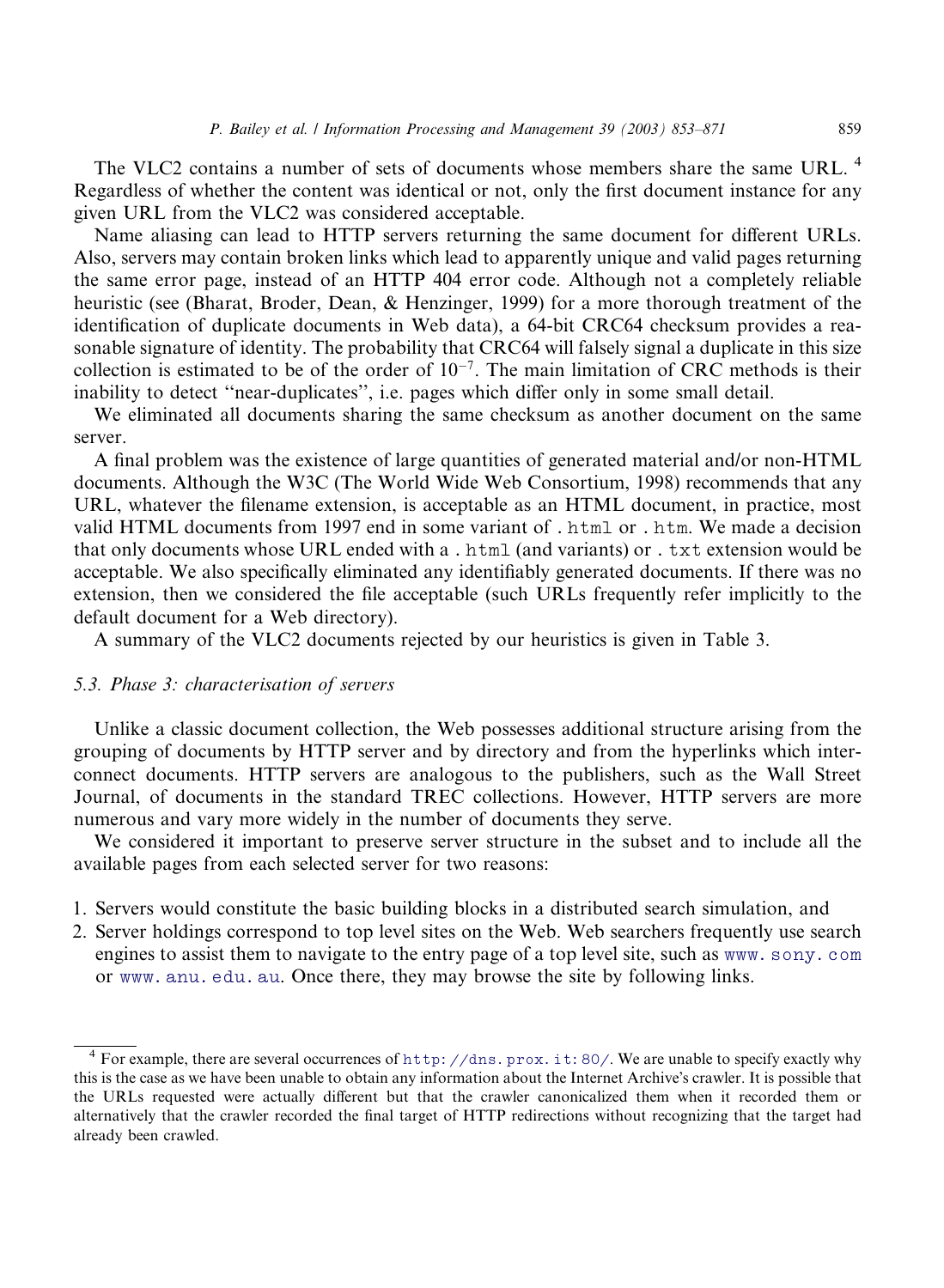| Quantity      | Description                            |
|---------------|----------------------------------------|
| 18 571 671    | Total documents                        |
| 117 101       | Servers (no hostname alias detection)  |
| 1 739 552     | Binary and non-English documents       |
| 862410        | Duplicate documents at the same URL    |
| 1691342       | Identical checksums on the same server |
| 3 5 6 3 7 7 5 | Generated and rejected URL extensions  |
| 7 7 8 1 4 0 8 | Total eliminated                       |

Table 3 VLC2 properties: URLs and servers, unacceptable documents by category

A subset selected without regard to server holdings would be very unnatural in Web terms. Having identified and recorded documents that were unacceptable for various reasons during Phase 2, we measured the relevant properties of each server in the VLC2 collection.

During the process, we realised that too few VLC2 pages contain useful metadata to permit a 10 GB subset capable of supporting interesting metadata experiments. Accordingly, metadata content was abandoned as a factor in our selections.

For each server we recorded:

- total number of documents,
- number of documents rejected in Phase 2
- existence of a homepage
- general relevance score
- link counts

The latter two properties require some explanation.

The general relevance score for each server was the proportion of a large set of Web queries for which at least one document from the server was ranked in the top 500 documents returned by PADRE. The queries were the 10 000 queries from the TREC-8 Web Track large task. The intent of this arbitrary measure was to establish a level of general relevance to many topics. This metric is biased in favour of larger servers, but Phase 4 (below) imposes constraints on the distribution of server sizes selected.

Link counts include only inter-server links whose source and target both lie within VLC2. The server inlink count includes all links referencing any page in a server's collection which originate from another server. The outlink count was computed in an analogous way. A server–server sparse matrix recorded the number of links between each pair of servers.

## 5.4. Phase 4: selection of WT10g servers

#### 5.4.1. Size representativeness

A representative distribution of server sizes was a very important goal for WT10g. Huberman and Adamic (1999) approximate the distribution of Web server sizes using the power law

$$
P(n_s)=Cn_s^{-\beta}
$$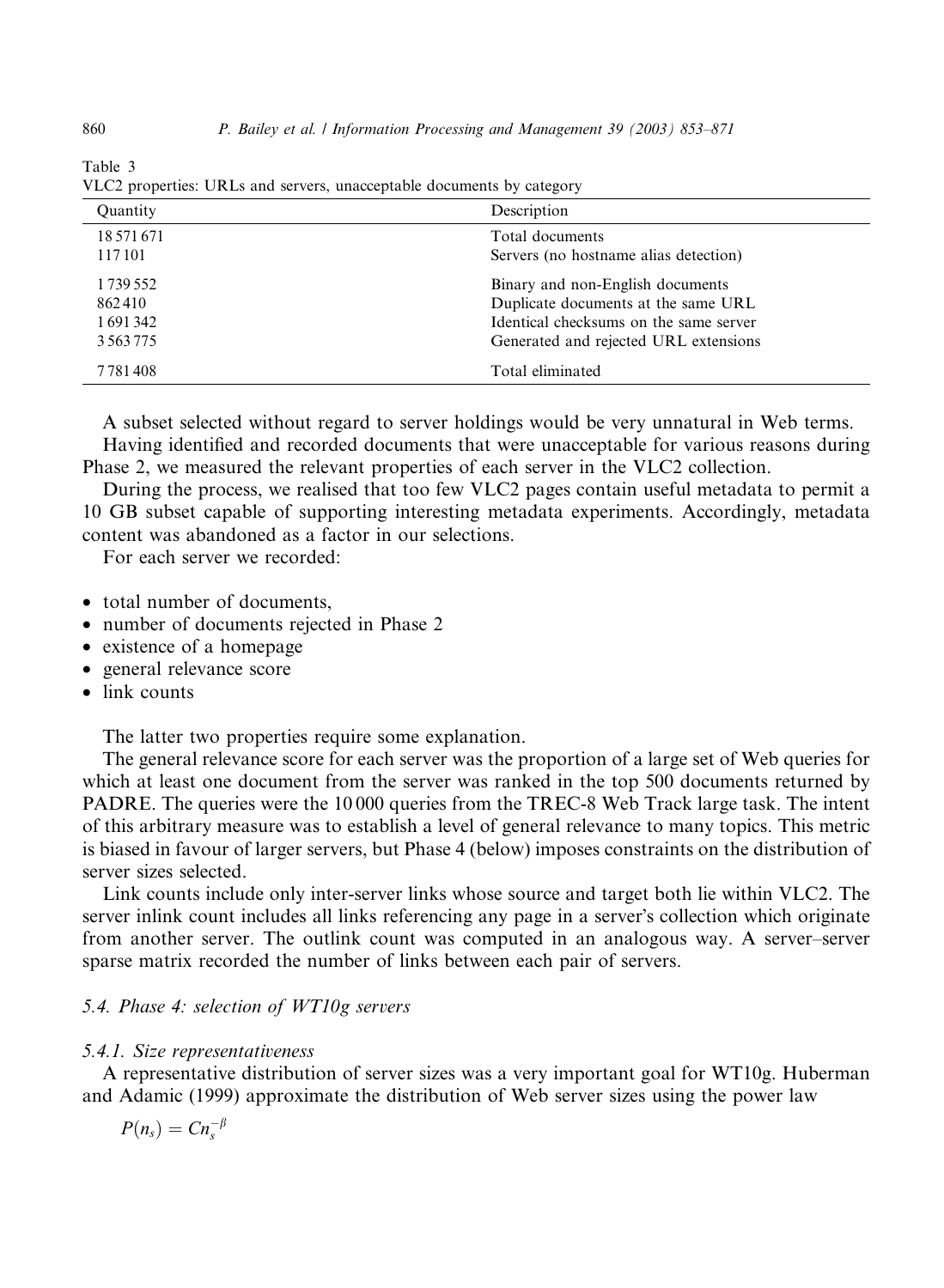

Fig. 1. The server size distribution for VLC2, quantised into log<sub>2</sub> scaled buckets. Also shown is the corresponding distribution for a random (approximately 10%) sample.

where  $P(n_s)$  is the probability that a Web site has  $n_s$  pages and C and  $\beta \geq 1$  are constants. This means that there are a few very large servers, and many very small ones.

Fig. 1 shows the server size distribution of VLC2 bucketed according to powers of two. Thus the buckets consisted of server sizes as follows: 1, 2, 3–4, 5–8, 9–16,... etc. We expressed the bucket size as a percentage of the total number of servers, allowing us to compare selections of different sizes. The second histogram shows the server size distribution for a randomly chosen selection of the same number of servers present in the final WT10g. This confirms that random sampling does not affect the server size distribution.

To enable direct comparison with the Huberman and Adamic model, Fig. 2 shows the probability that a randomly selected VLC2 server has a particular size. Visual comparison with the Alexa plot in Fig. 3 of Huberman and Adamic  $^5$  shows a very similar shape, although the dip at small server sizes  $(1 \lt n<sub>s</sub> \lt 8)$  appears more pronounced. As a result, the slope of the line of best fit obtained using a linear regression of log–log data suggests  $\beta = 1.54$  which is lower than the range of  $1.65...1.85$  reported by Huberman and Adamic.

The fact that WT10g contains none of the multi-million page servers such as Geocities is not a problem as the probability of occurrence of these servers is very low. Of more concern were the number of single page servers. Often they contained an error page or an ''under-construction'' message. Neither of these kinds of page are interesting for a Web collection. Many other singleton pages we examined contained links to same-server pages not represented within VLC2. We could

<sup>&</sup>lt;sup>5</sup> The Internet Archive is operated by the Alexa Corporation. It is possible that Huberman and Adamic were in fact using the same (full) crawl from which the VLC was selected.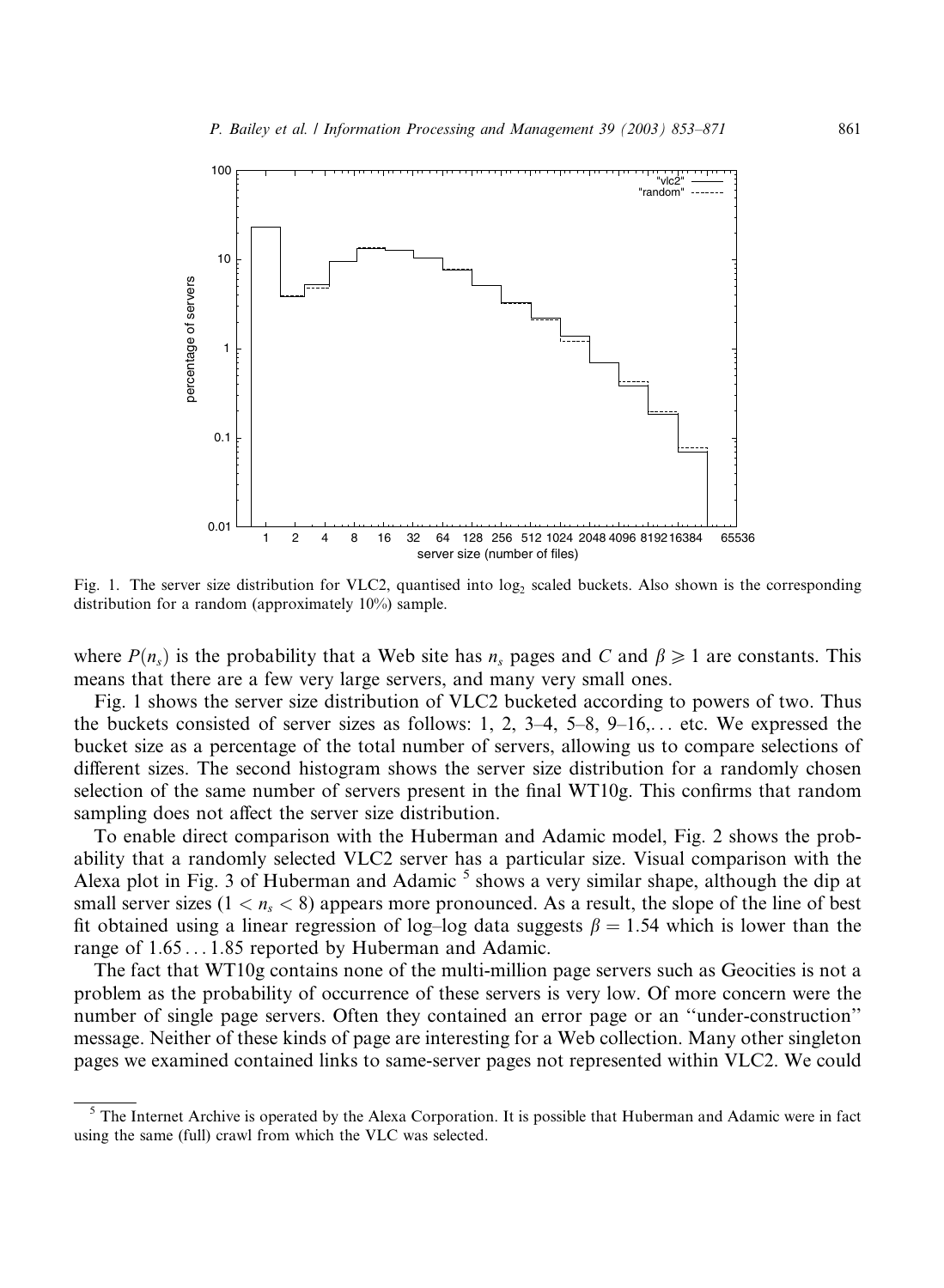

n<sub>s</sub>- Number of pages on a server

Fig. 2. Fig. 1 data, presented to enable direct comparison with Fig. 3 of Huberman and Adamic and showing the leastsquares line of best fit.



Fig. 3. Size distribution of the VLC2 and WT10g collections, split into log<sub>2</sub> scaled buckets, and only for servers with five or more pages.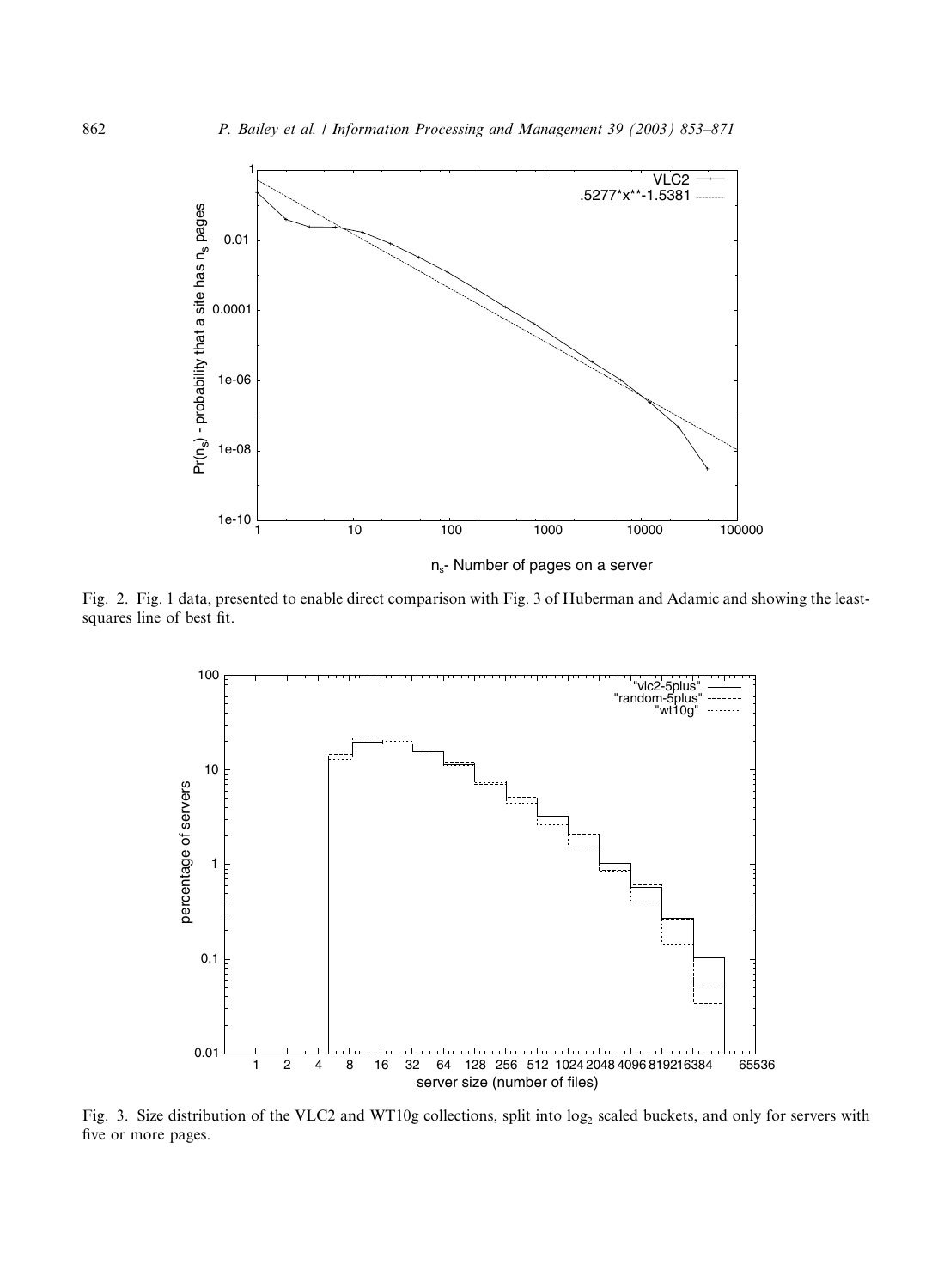not tell whether they appeared later in the crawl, or whether they were missed by the crawler for some reason such as network outage or server downtime.

After further consideration, we decided to select only servers represented by at least five pages. Fig. 3 shows the final WT10g server size distribution together with distributions for a random server selection of the same size and for the VLC2 minus small servers. The small WT10g deviations are discussed in the next section, however the general similarity of the three plots is reassuring.

#### 5.4.2. Selection algorithm

We used an obvious technique to preserve the server size distribution in the final collection. We ordered the VLC2 servers into their respective size buckets and selected from each bucket according to the proportion it represented of the overall count. Each time a bucket was selected, our algorithm sorted its servers according to a ranking formula described below, to determine which servers should be taken.

We set an upper limit on the number of servers to be selected by estimating how many servers would be required to make up 10 GB. We made a series of passes through the complete set of buckets in ascending frequency order. We started by selecting one server from the bucket with the fewest entries (containing servers with the largest number of documents). From each successive bucket we selected more servers, in proportion to the number of servers they contained. It turned out that two passes through the buckets were more than sufficient, gathering 10% more data than we needed. To trim back to our desired target corpus size, we arbitrarily eliminated servers selected in the second pass which ranked lowest in their buckets. We excluded the first two buckets since we wanted to preserve large servers.

In ordering servers within each bucket, certain properties were given priority. Thus, given two servers A and B, A is chosen over B if:

- A's homepage is present and B's is not
- A has no rejected documents and B does
- A's homepage is not rejected and B's is

The net result of this is that the top servers contain unrejected homepages, those containing some rejected documents ranking below those with none. After this come servers with rejected homepages, and finally those with no homepages. In fact, all servers selected for WT10g contained unrejected homepages. This is considered to be a desirable property because:

- 1. Homepages are normally the primary source of links by which the rest of the site can be accessed, and the primary target of incoming links to the site.
- 2. Homepages are often the targets of navigational queries submitted to Web search engines with the object of locating the entry page to a site. Examination of sample Web search logs and anecdotal evidence from search engine companies suggests that this type of query typically constitutes around 15–20% of queries submitted.

Within tiers of servers determined by the above ordering, servers s were ranked according to scores computed as follows: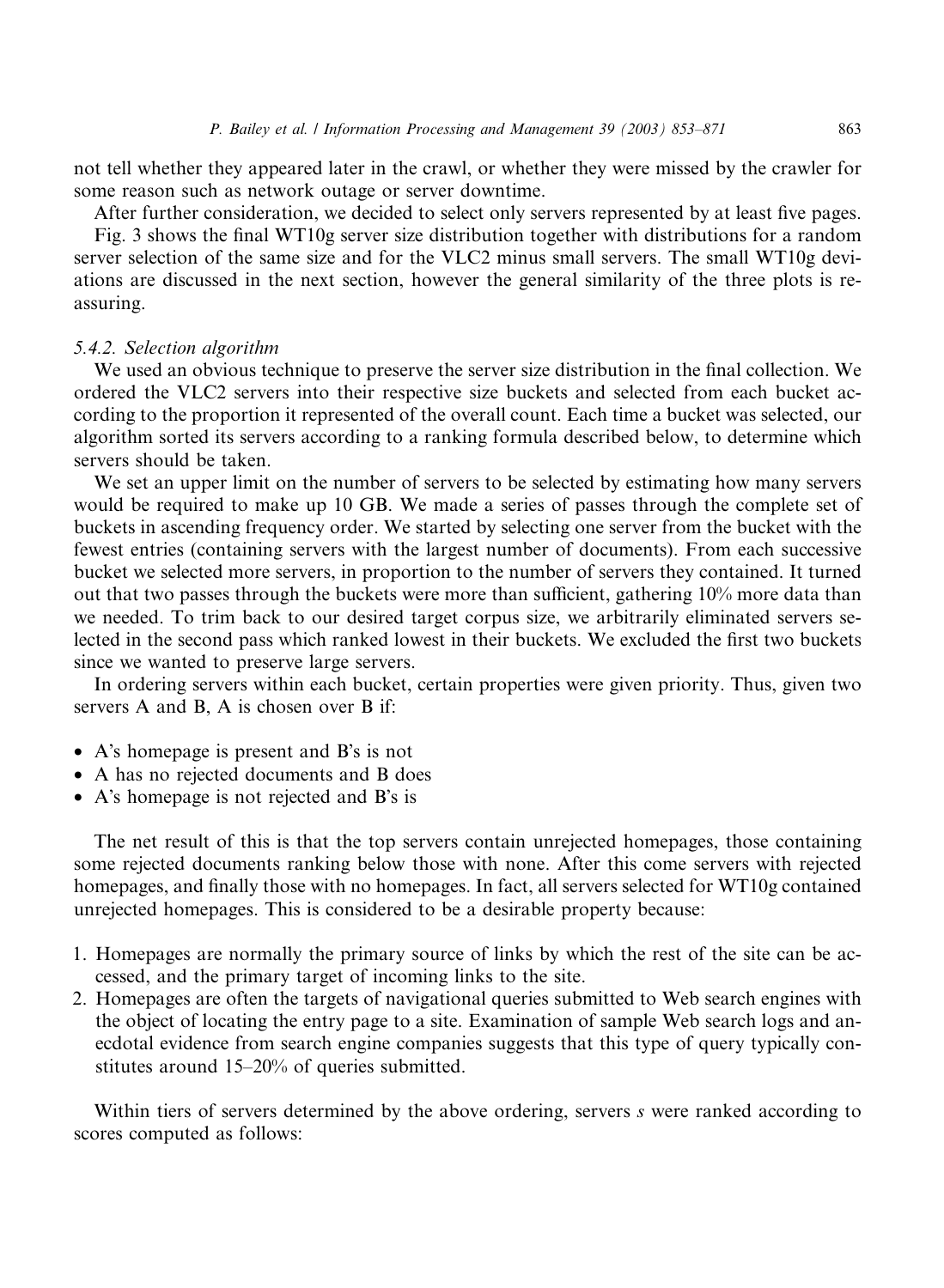$Score_s = 0.25i1 + 0.25ol + 0.3rel + 0.2acc$ 

where il is the inlink score, ol is the outlink score, rel is the relevance score, and acc is the acceptable page ratio for s.

The inlink and outlink scores were calculated dynamically as each bucket was encountered, with respect to the servers already selected. Thus for an individual server, its inlink score was determined only from servers already in the selected pool. Similarly, its outlink score was determined only by links it contained to servers already in the selected pool. For the very first (large) server, these inlink and outlink scores were instead the statically computed scores for the whole VLC2.

The intent of this dynamic recalculation was to maximise the inter-server link count within the collection. An even more effective strategy would have been to reorder the servers within a bucket after every new server was chosen. However, this method would have been computationally prohibitive. (As it was, with two passes and 13 buckets, there were only 26 recalculations required. Buckets with larger numbers of servers naturally took longer to reorder. Even so, the total selection time, dominated by the dynamic inlink and outlink calculations, took approximately 2 h. Reordering buckets after every new server was selected would have increased the time taken by three orders of magnitude.)

It is possible, but by no means certain, that the use of link count rather than link density, may have biased the selection toward larger servers, but again, the overall server size distribution was constrained.

# 6. Analysis of the final WT10g selection and possible alternatives

Table 4 reports statistics for the final WT10g selection.

While developing the selection methodology for WT10g, we created a tool to analyse the properties of any given (mooted) selection. We used it to compare a number of alternative selections arising from varying the constants in the ranking formula Scores, while holding the server size distribution constant. These alternate selection policies are listed below. We also analysed the

| W L TOR DIODUCTURES                |               |  |  |
|------------------------------------|---------------|--|--|
| <b>Quantity</b>                    | Value         |  |  |
| Documents                          | 1692096       |  |  |
| <b>Servers</b>                     | 11680         |  |  |
| Average documents per server       | 144           |  |  |
| Inter-server links (within WT10g)  | 171740        |  |  |
| Servers with inter-server inlinks  | 9988          |  |  |
| Servers with inter-server outlinks | 8999          |  |  |
| Documents with outlinks            | 1 295 841     |  |  |
| Documents with inlinks             | 1 5 3 2 0 1 2 |  |  |
| Servers without a homepage         | 0             |  |  |

Table 4 WT10g properties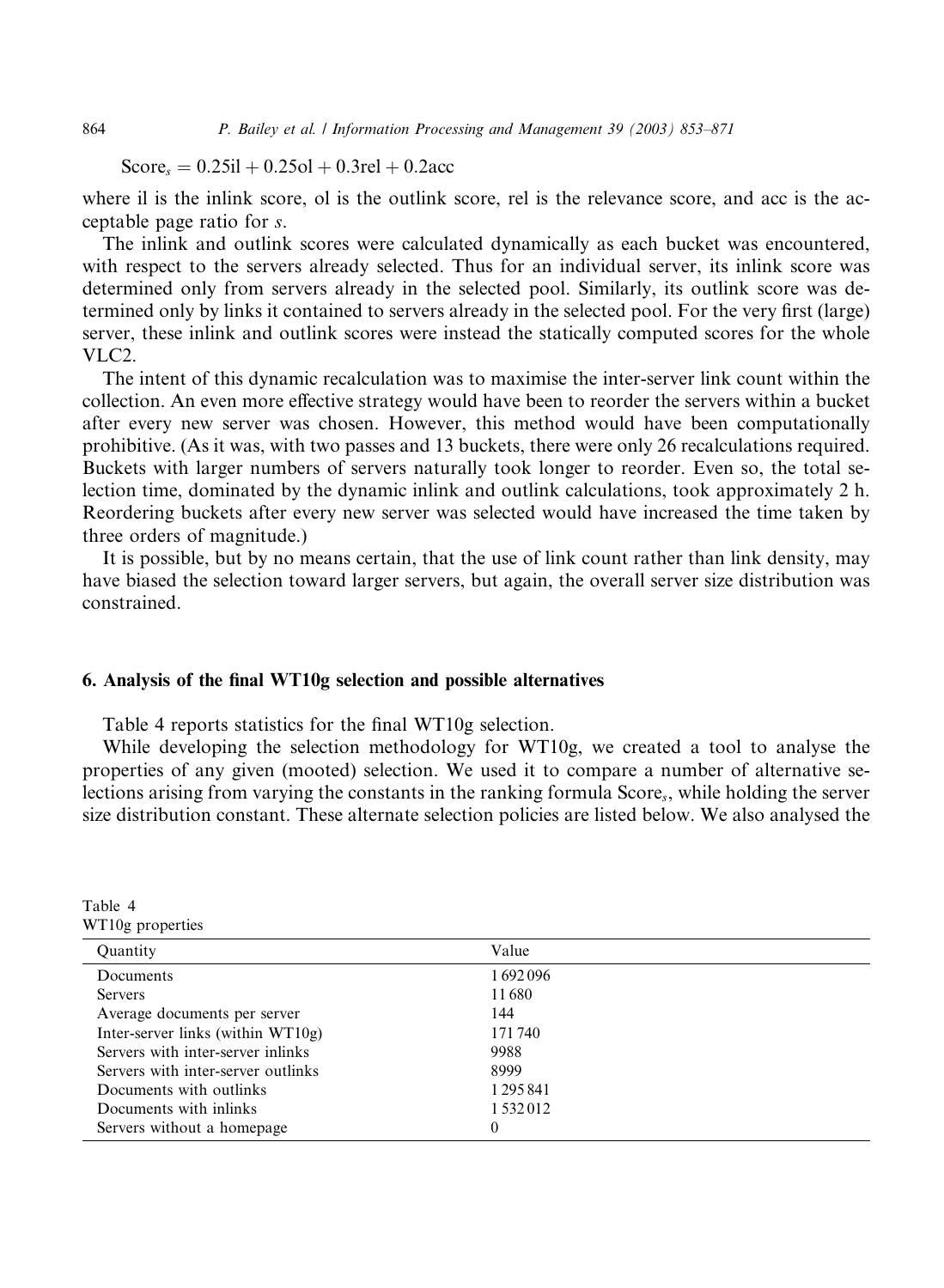result of choosing servers on the basis of static VLC2 inlink and outlink counts rather than dynamic counts within the growing WT10g collection.

- *dynamic* by *inoutlink*: Score, modified to weight il at 0.5 and ol at 0.5; (0 for both acc and rel).
- *dynamic by inlink*: Score, modified to weight il at 1 and 0 for ol, acc, and rel.
- static\_by\_inlink: the same as dynamic\_by\_inlink, but using the static VLC2 inlink score for bucket ordering.
- *dynamic by outlink*: Score, modified to weight ol at 1 and 0 for il, acc, and rel.
- static\_by\_outlink: the same as dynamic\_by\_outlink, but using the static VLC2 outlink score for bucket ordering.
- static by relevance: Score, modified to weight rel at 1 and 0 for il, ol, and acc (in other words, links are ignored).
- *static by acceptable ratio:* Score, modified to weight acc at 1 and 0 for il, ol, and rel.

Finally, we analysed a number of other selection policies in which the server size distribution properties was not constrained:

- vlc2\_all\_buckets: the supercollection from which WT10g is derived.
- *vlc2*: all VLC2 servers with five or more pages.
- *wt2g*: the 2 GB collection from TREC-8's Web Track, also a subcollection of the VLC2.
- *random\_all\_buckets*: randomly selected servers of any size; same total number of servers as  $WT10g$ .
- *random*: randomly selected servers having five or more pages but without bucketing them; same total number of servers as WT10g.
- *dynamic two pass:* two complete passes using Score<sub>s</sub>, without removal of servers to match the size limits of WT10g's selection (a total of 610 extra servers more than WT10g).
- static\_two\_pass: two complete passes using Score, modified to use the static VLC2 inlink and outlink scores, but the same weighting for il, ol, acc, and rel.

The corpus properties reported by the tool are listed below. Their values for various hypothetical selections are compared (with appropriate scaling) in Fig. 4.

- *average inout*: the average number of inlinks per server (which is the same as the average number of outlinks per server since all inter-server links are measured from within the collection).
- *average relevance*: the per-server relevance score, averaged over the 10000 queries, scaled by a factor of 5000.
- average score: the per-server average of  $Score_s$ , as modified for the *static* two pass selection, scaled by 100.
- server outlink: the percentage of servers in the selection containing any outlinks.
- *server inlink*: the percentage of servers in the selection containing any inlinks.
- server relevance: the percentage of servers in the selection containing any relevant pages.
- server good page ratio: the percentage of servers without rejected pages (in the VLC2 collection). Note that rejected pages are not included in the final collection.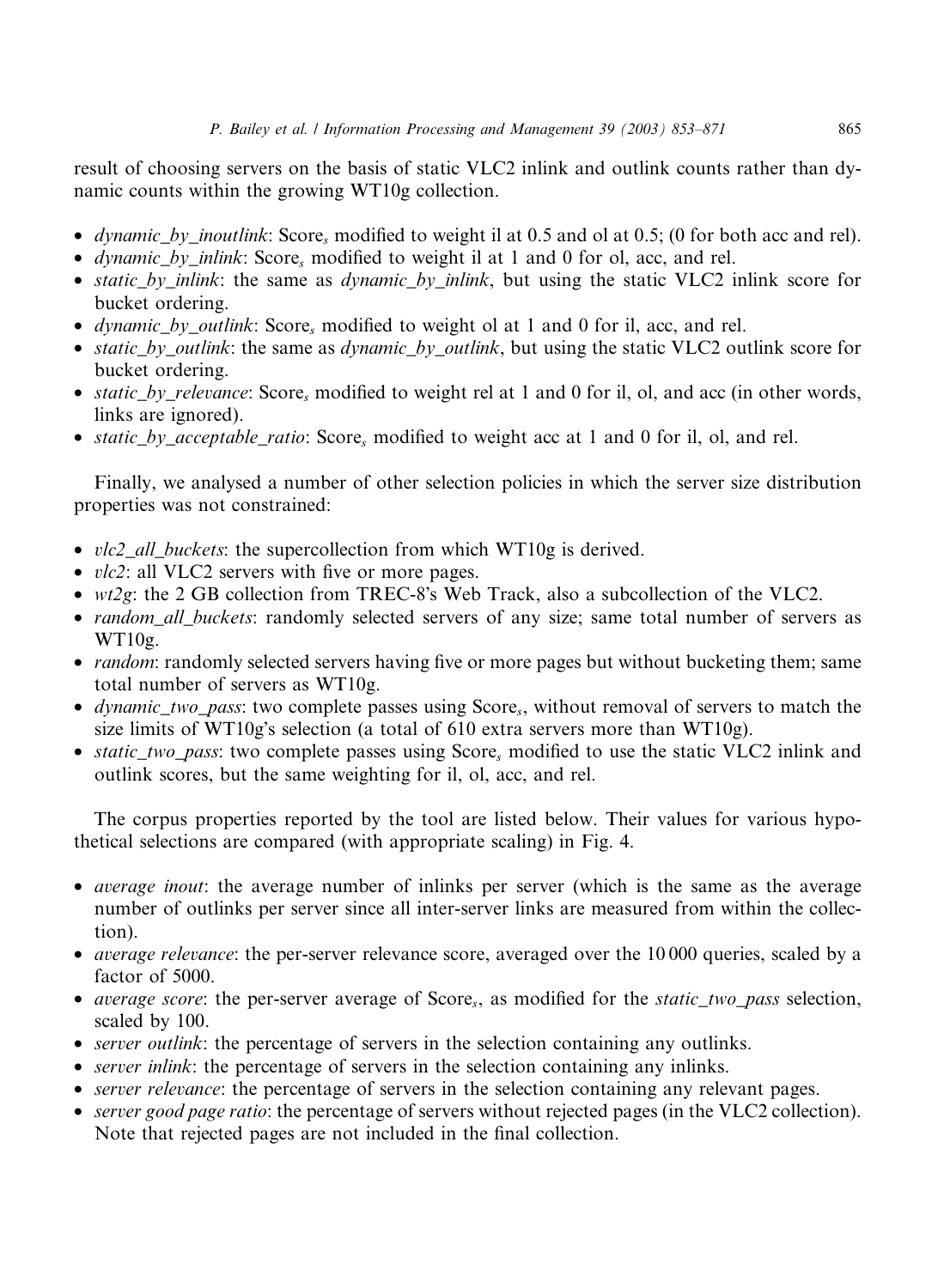

Fig. 4. Comparison of alternative selection strategies.

• server homepage ratio: the percentage ratio of servers with homepages to the total number of servers in the selection.

In examining Fig. 4, we see that the  $wt10g$  selection is close to the best overall performing selection. (The ordering from left to right of the selections is based on the value of average score as this is the best indicative metric of all the properties.) The *dynamic\_two\_pass* selection is marginally better for its *average inout* metric, because servers were not subsequently removed from the selection to meet the 10 GB target.

Individual selections chosen explicitly to optimise a particular metric outperform  $wt10g$  on those metrics, but are outperformed by  $wt10g$  on most of the other metrics. For example, the dynamic\_by\_outlink selection has a significantly higher server outlink ratio. Some other points worth noting are that both the *vlc2* and the *random* selections (containing only servers with five or more pages) perform better than their all page counterparts vlc2 all buckets and random\_all\_buckets across all metrics other than the server good page ratio. Also worth noting is that wt2g performs substantially better on the relevance metrics *average relevance* and *server relevance* than any of the other selections. Only the *static* by relevance selection comes close.

This suggests strongly that the *average relevance* metric is biased by the number of servers in the selection. Intuitively this is obvious, since we applied a fixed document cutoff of top 500 documents per query. With fewer servers, it is far more likely that any individual server is likely to get a document into the top 500, particularly when averaged over 10 000 topics. Confirming this suspicion is that both *vlc2* selections have relatively poor values for the two *relevance* metrics.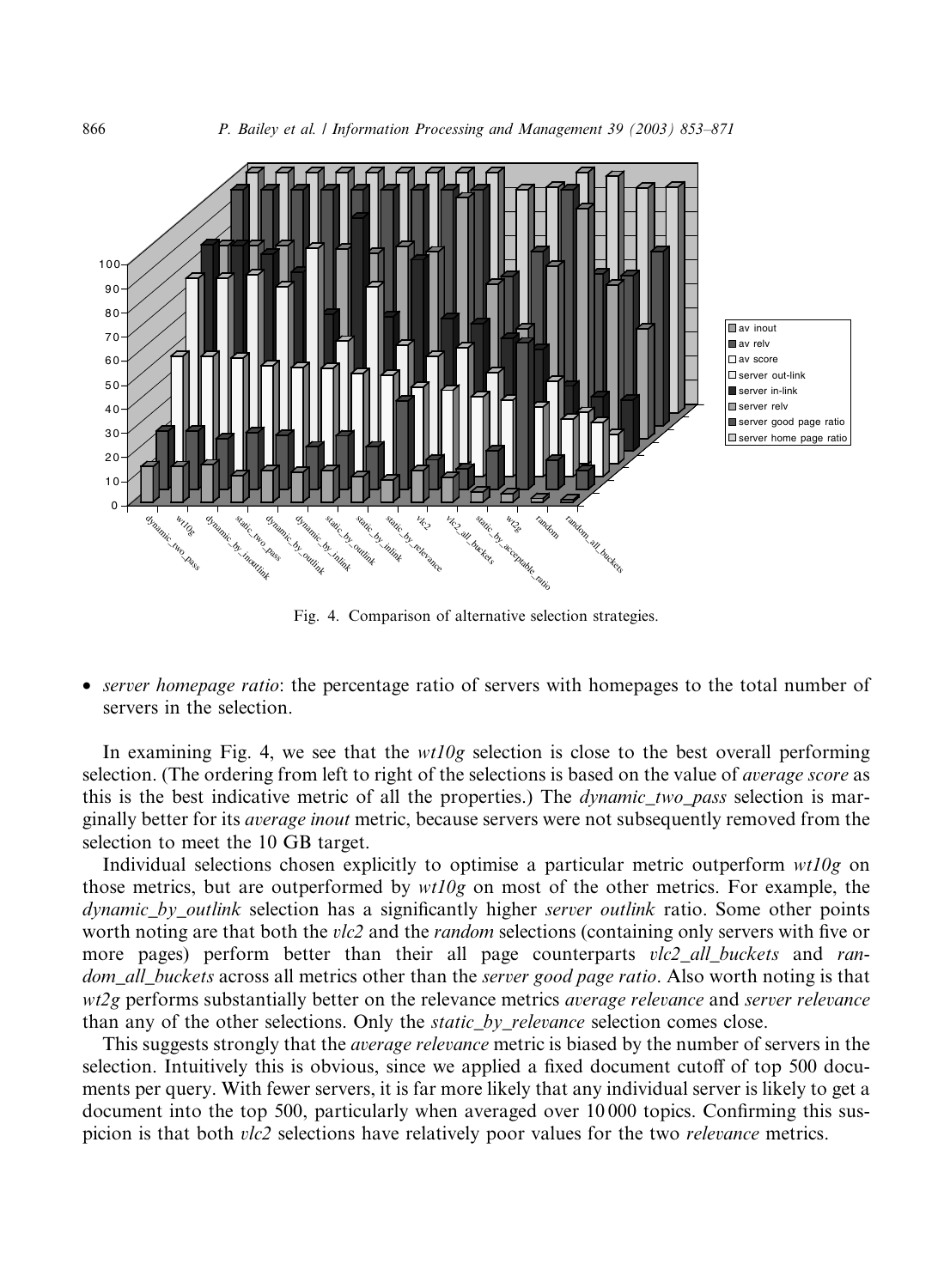# 6.1. TREC experience with the WT10g collection

The WT10g corpus was used in the Web Track of both TREC-9 and TREC-2001 and consequently it is now possible to comment on the extent to which design goals were achieved in practice. Detailed descriptions of the TREC evaluations are to be found in Hawking and Craswell (2001) and Hawking, Voorhees, Bailey, and Craswell (2000).

The hurdle of indexing 10 GB of data was overcome by 23 groups in TREC-9 and 30 in TREC-2001. TREC-9 participants included a roughly equal number of commercial organisations and universities plus a government research agency and an individual student. It seems safe to conclude that WT10g is neither too large nor too ''messy'' for use even by organisations with relatively modest hardware resources.

As reported in Section 8 below a large set of realistic queries and judgments was created in these TREC evaluations. The topic relevance queries were taken from real search engine logs and the homepage finding queries are representative of a type of query which is common on the Web, but not meaningful in search of collections comprising newspaper data, reports, transcripts or email.

TREC exercises to date have not explicitly addressed the evaluation of distributed IR techniques in the context of WT10g. It is fair to say that the potential of WT10g to support meaningful server selection and merging experiments remains to be confirmed. However, the Université de Neuchâtel (Savoy & Rasolofo, 2000; Savoy & Rasolofo, 2001) report merging experiments based on a four-way division of the data.

Results described in Section 7 below have been confirmed in the TREC-2001 entry page task. Anchor text <sup>6</sup> (purely link based evidence) was effectively exploited on this task by various participants. The Twenty-One group (Westerveld, Kraaij, & Hiemstra, 2001) also showed that inlink count and link-based hub and authority scores could be used to improve a content-only method on this task. They found the evidence supplied by URL structure, which is another Web-specific feature, to be even more useful.

It is clear that WT10g does contain exploitable link evidence. However, it comprises less than 0.1% of the pages reportedly indexed by major search engines such as Google ([www.google.com](http://www.google.com)) and FAST (www. alltheweb.com) in August 2002. Consequently, there are severe limits on the extent to which WT10g results can be extrapolated to the Web. On the other hand, WT10g findings may be applicable to organisational Webs, many of which are smaller than WT10g.

#### 7. A link experiment using WT10g

Prior to the distribution of the WT10g collection in early 2000, we conducted a small experiment to determine whether there is sufficient link information within WT10g to enhance homepage finding effectiveness.<sup>7</sup> Homepage finding is an important Web search problem in which link information has proven useful in previous experiments (Craswell, Hawking, & Robertson, 2001) and in commercial search engines.

<sup>6</sup> Anchor text comprises the browser-highlighted words which a person clicks on to follow a link. In the HTML link <AHREF = "<http://www.cdsnet.net/vidiot/>" >Vidiot Home</A> the words "Vidiot Home" constitute the anchor text.<br> $\frac{7}{4}$  A homepage is the main entry page to a Web site.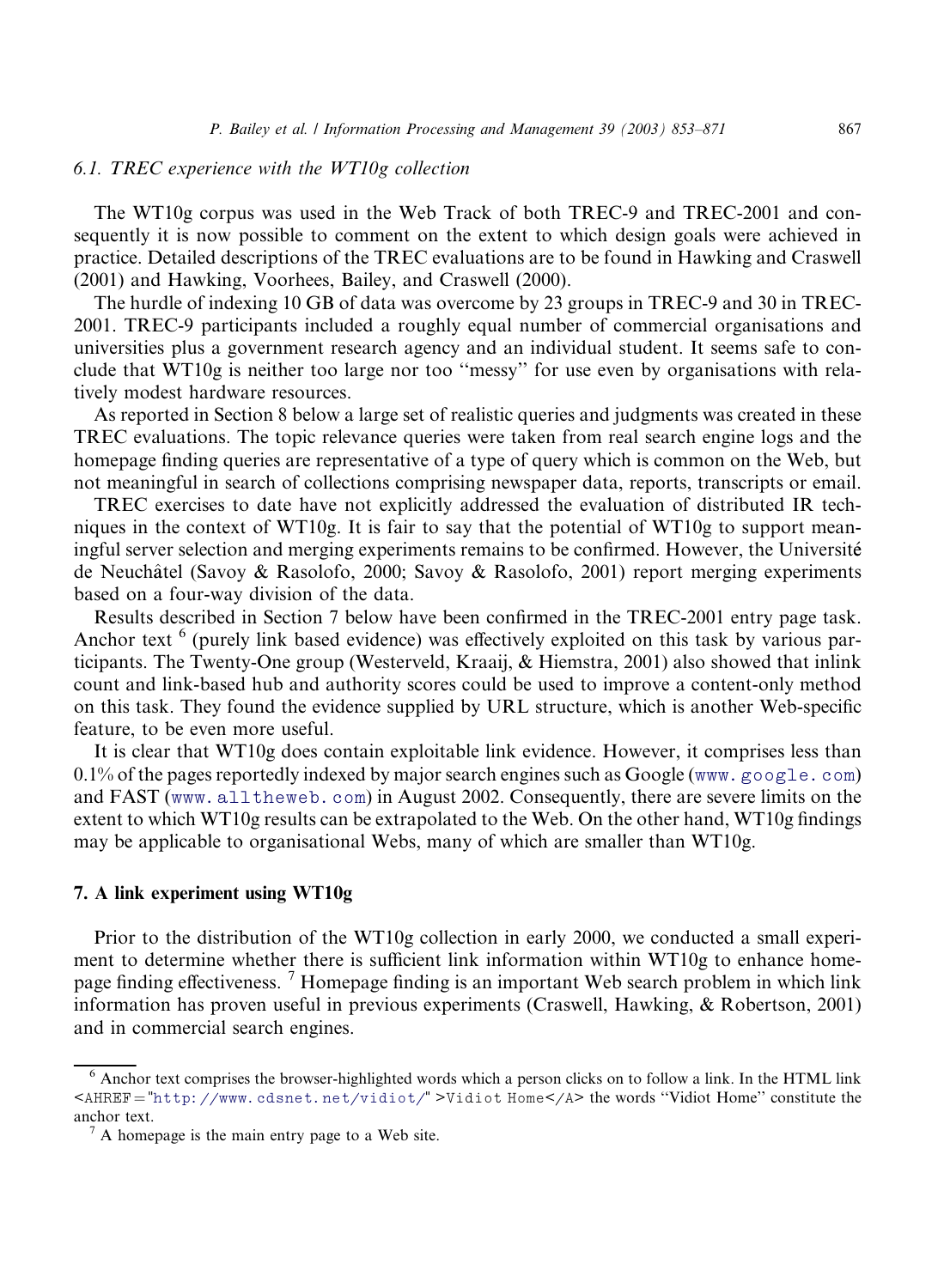

Fig. 5. Relative effectiveness of link and content methods on a homepage finding task.

We randomly chose 100 site homepages from WT10g, and manually generated a query (a name for the site) for each. For example, the query ''Vidiot'' was generated for the homepage [http://](http://www.cdsnet.net/vidiot/) [www.cdsnet.net/vidiot/](http://www.cdsnet.net/vidiot/). The query processing task demands that the required homepage be returned as close to the top of the results list as possible.

Two runs were performed and compared. In the content-only run, PADRE searched WT10g using the Okapi BM25 ranking algorithm (Robertson, Walker, Hancock-Beaulieu, & Gatford, 1994). In the second, PADRE searched document surrogates called anchor documents. An anchor document for a page with incoming links, contains all (and only) the anchor texts of the page's incoming links. A page without any incoming links has no anchor document and cannot be retrieved by this means. PADRE indexed the document surrogates and applied exactly the same ranking algorithm as in the content method. Since the link documents were based solely on link (anchor and target) information, this is a pure link-based ranking method.

For 56 out of the 100 queries, the link method retrieved the homepage at a higher rank than the content method. Fig. 5 presents a histogram of the ranks at which the right answer was obtained. The methods were equal on 17 queries and content was superior on 27. A sign test (Hays, 1963, p. 625) shows that the differences are significant.  $p < 0.01$ .

#### 8. Relevance judgments

A useful test collection requires extensive sets of requests with corresponding judgments. A substantial quantity have been built up for WT10g in the course of TREC-9 and TREC-2001 Web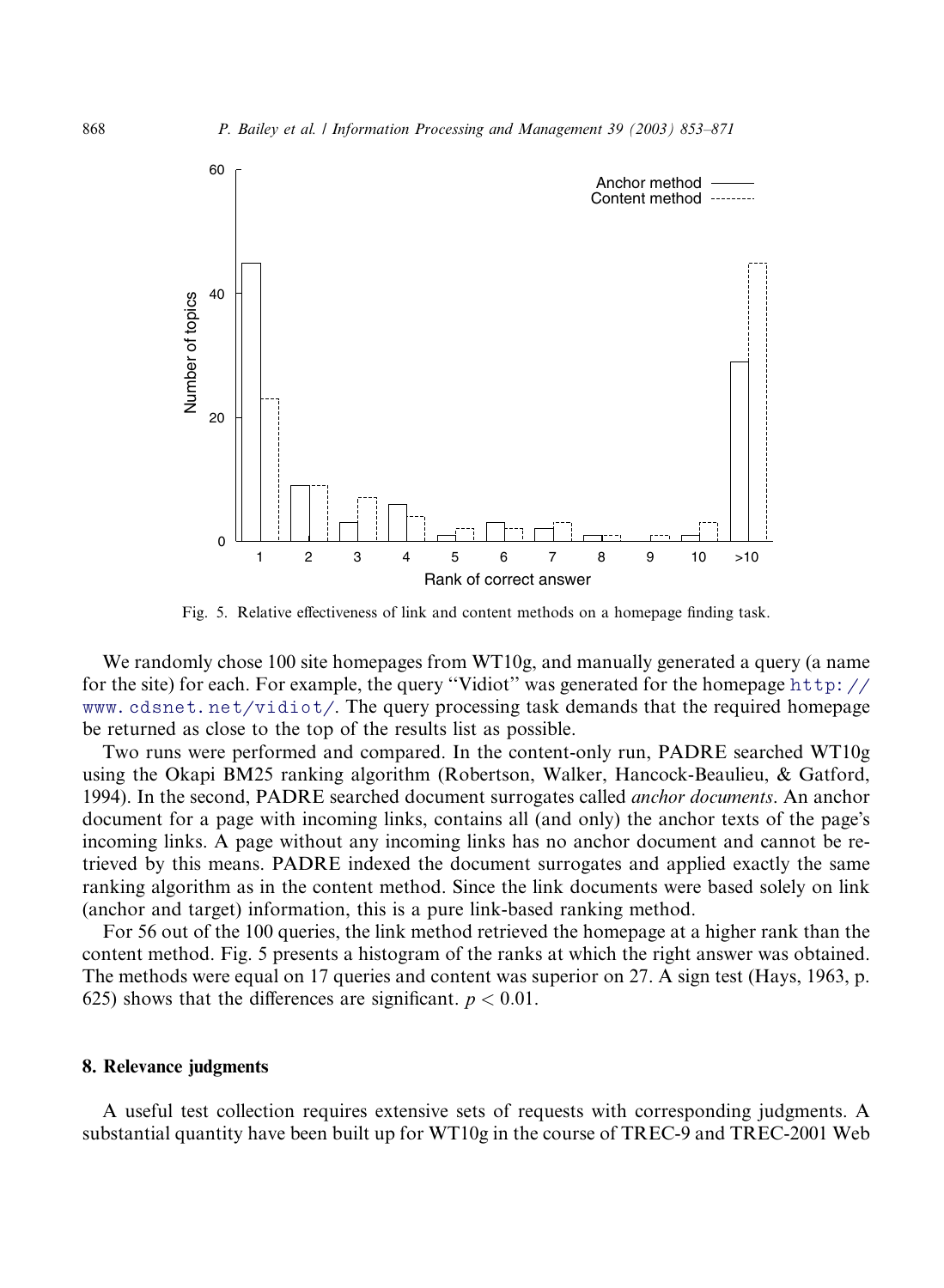Track evaluations (Hawking & Craswell, 2001; Hawking et al., 2000). Details of available relevance judgments are listed in Table 1. They include 100 judgments for ad hoc relevance topics taken from search engine logs and 245 for home (entry) page finding tasks. They are all available from the TREC Web site (NIST, 2001) except for the 100 homepage finding queries used in the experiment reported in Section 7, which are available from the TREC Web Track Web site (CSIRO, 2001).

Note that judgments for the ad hoc relevance topics were ternary (irrelevant, relevant, highly relevant) (Voorhees, 2001) and based on pooling. These topics were reverse engineered by NIST from Web search engine logs and include the original Web query in the title field. Topics 451– 500 include a number of misspelled words (from the original queries) but topics 501–550 do not.

## 9. Conclusions

The WT10g corpus  $\delta$  is proposed as a resource for repeatable retrieval experiments which model Web search better than possible with any alternative test collection. Its small size necessarily means that certain Web properties cannot be accurately modelled, but we have demonstrated that it does contain exploitable link information. We expect WT10g to be useful for a number of different types of retrieval task, corresponding to different types of information need, and supporting distributed as well as centralized techniques. We have partially confirmed these expectations within the TREC Web Track.

A substantial number of topic relevance and homepage finding judgments are now readily available.

The methodology used in engineering WT10g should be readily applicable to the construction of future Web corpora. Such corpora might be based on larger and more current supersets and/or different selection criteria.

## Acknowledgements

The authors wish to acknowledge that this work was partly carried out within the Cooperative Research Centre for Advanced Computational Systems established under the Australian Government's Cooperative Research Centres Program.

Allison Powell and Jim French at the University of Virginia provided valuable feedback in discussions about desirable (and undesirable) properties of WT10g during its construction. Ellen Voorhees, TREC Program Manager at NIST, provided advice and assistance with respect to the TREC requirements of the collection. Isao Namba of Fujitsu Laboratories provided early advice on approaches to non-English language detection.

<sup>&</sup>lt;sup>8</sup> WT10g and other Web test collections are now distributed by CSIRO, which requires that recipients sign a usage agreement and charges a fee to cover its costs. WT10g (compressed with gzip) is distributed on 5 CD-ROMS and a variety of additional information, including link connectivity matrix is included. Full details are available at [http://](http://www.ted.cmis.csiro.au/TRECWeb/) [www.ted.cmis.csiro.au/TRECWeb/](http://www.ted.cmis.csiro.au/TRECWeb/).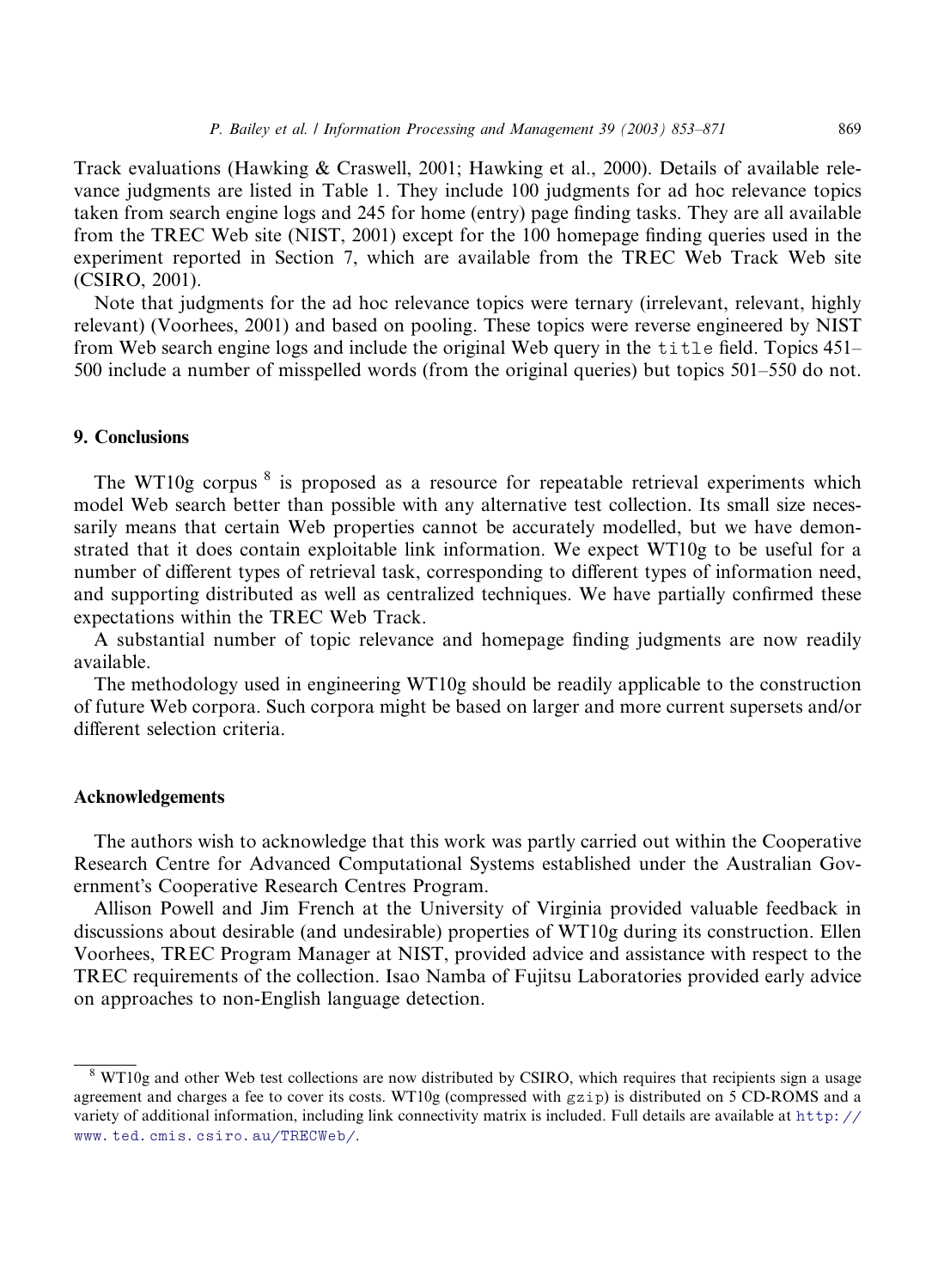## **References**

- Alis Technology Inc. (2001). *?'qué?* system for identification of language and character encoding. Available: [www.alis.com/castil/silc/](http://www.alis.com/castil/silc/). Accessed 20 Aug 2002.
- Bailey, P., Craswell, N., & Hawking, D. (2000). Dark matter on the web. In WWW9 Poster Proceedings. Available: [www.www9.org/final-posters/poster30.html](http://www.www9.org/final-posters/poster30.html). Accessed 20 Aug 2002.
- Bharat, K., Broder, A., Dean, J., & Henzinger, M. (1999). A comparison of techniques to find mirrored hosts on the WWW. In Proceedings of the ACM Digital Libraries '99 Workshop on Organizing Web Space (WOWS), Berkeley, CA. Available: [research.microsoft.com/research/db/debull/A00dec/bharat.ps](http://research.microsoft.com/research/db/debull/A00dec/bharat.ps). Accessed 20 Aug 2002.
- Brin, S., & Page, L. (1998). The anatomy of a large-scale hypertextual Web search engine. In Proceedings of the seventh international world wide web conference, pp. 107–118.
- Broder, A., Kumar, R., Maghoul, F., Raghavan, P., Rajagopalan, S., Stata, R., Tomkins, A., & Wiener, J. (2000). Graph structure in the web. In Proceedings of WWW9, Amsterdam. Available: [www9.org/w9cdrom/](http://www9.org/w9cdrom/contents.html#CHARACTERIZATION) [contents.html#CHARACTERIZATION](http://www9.org/w9cdrom/contents.html#CHARACTERIZATION). Accessed 20 Aug 2002.
- Cleverdon, C. (1997). The Cranfield tests on index language devices. In K. S. Jones & P. Willett (Eds.), Readings in information retrieval (pp. 47–59). San Francisco: Morgan Kauffman, Reprinted from Aslib Proceedings, vol. 19, pp. 173–192.
- Craswell, N., Hawking, D., & Robertson, S. (2001). Effective site finding using link anchor information. In Proceedings of ACM SIGIR 2001, New Orleans, pp. 250–257. Available: [www.ted.cmis.csiro.au/](http://www.ted.cmis.csiro.au/~nickc/pubs/sigir01.pdf)~nickc/pubs/ [sigir01.pdf](http://www.ted.cmis.csiro.au/~nickc/pubs/sigir01.pdf).
- CSIRO (2001). TREC Web Tracks homepage. Available: [www.ted.cmis.csiro.au/TRECWeb/](http://www.ted.cmis.csiro.au/TRECWeb/).
- Faloutsos, M., Faloutsos, P., & Faloutsos, C. (1999). On power-law relationships of the internet topology. In Proceedings of ACM SIGCOMM'99, pp. 251-262.
- Gordon, M., & Pathak, P. (1999). Finding information on the world wide web: The retrieval effectiveness of search engines. Information Processing and Management, 35(2), 141–180.
- Harman, D. (1997). The TREC Conferences. In K. Sparck-Jones, & P. Willett (Eds.), Readings in information retrieval (pp. 247–256). San Francisco: Morgan Kaufmann.
- Hawking, D., & Craswell, N. (2001). Overview of the TREC-2001 Web Track. In Proceedings of TREC-2001, Gaithersburg MD. NIST special publication 500-250. Available: tree.nist.gov.
- Hawking, D., Craswell, N., Bailey, P., & Griffiths, K. (2001). Measuring search engine quality. Information Retrieval,  $4(1)$ , 33-59, Preprint at [www.ted.cmis.csiro.au/](http://www.ted.cmis.csiro.au/~dave/INRT83-00.ps.gz)~dave/INRT83-00.ps.gz.
- Hawking, D., Craswell, N., & Thistlewaite, P. (1998). Overview of the TREC-7 very large collection track. In Proceedings of TREC-7, Gaithersburg, MD, NIST, pp. 91–104.
- Hawking, D., & Thistlewaite, P. (1997). Overview of the TREC-6 very large collection track. In *Proceedings of TREC-6*, Gaithersburg, MD. NIST.
- Hawking, D., Thistlewaite, P., & Craswell, N. (1997). ANU/ACSys TREC-6 experiments. In Proceedings of TREC-6, Gaithersburg, MD, NIST, pp. 275–290.
- Hawking, D., Voorhees, E., Bailey, P., & Craswell, N. (2000). Overview of the TREC-9 web track. In *Proceedings of* TREC-9, Gaithersburg MD, NIST special publication 500-249. Available: [trec.nist.gov](http://trec.nist.gov).
- Hawking, D., Voorhees, E., Craswell, N., & Bailey, P. (1999). Overview of the TREC-8 web track. In *Proceedings of* TREC-8, Gaithersburg, MD, NIST, pp. 131–150.
- Hays, W. L. (1963). Statistics. London: Holt, Rinehart and Winston.
- Henzinger, M.R., Heydon, A., Mitzenmacher, M., & Najork, M. (1999). Measuring index quality using random walks on the web. In Proceedings of WWW8, Toronto. Available: [www8.org/w8-papers/2c-search-discover/](http://www8.org/w8-papers/2c-search-discover/measuring/measuring.html) [measuring/measuring.html](http://www8.org/w8-papers/2c-search-discover/measuring/measuring.html).
- Henzinger, M.R., Heydon, A., Mitzenmacher, M., & Najork, M. (2000). On near-uniform url sampling. In Proceedings of WWW9, Amsterdam. Available: [www9.org/w9cdrom/contents.html#Characterization](http://www9.org/w9cdrom/contents.html#Charaterization). Accessed 20 Aug 2002.
- Huberman, B.A., & Adamic, L.A. (1999). Evolutionary dynamics of the World Wide Web. Available: [www.hpl.hp.com/shl/papers/webgrowth/](http://www.hpl.hp.com/shl/papers/webgrowth/). Accessed 20 Aug 2002.